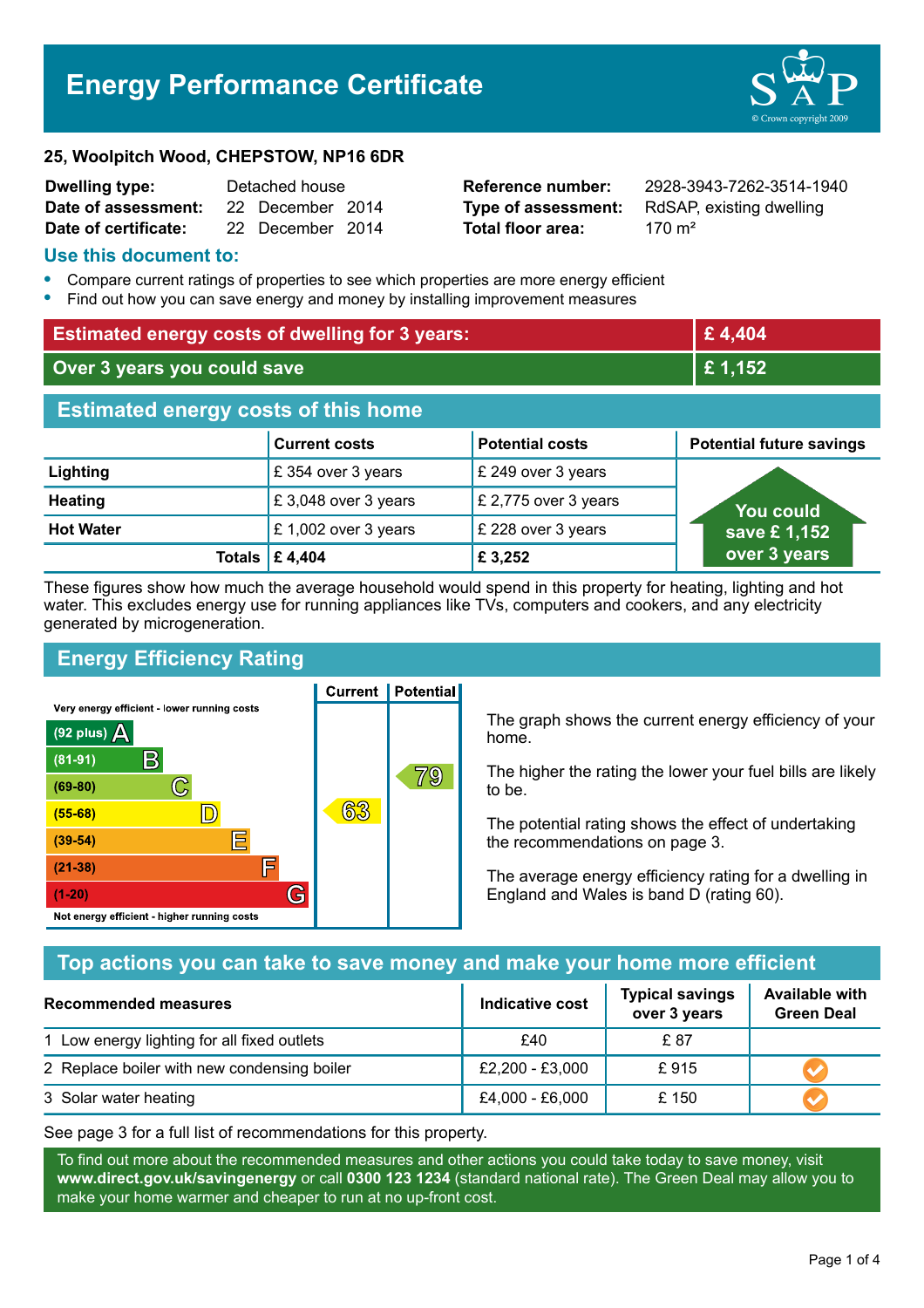#### 25, Woolpitch Wood, CHEPSTOW, NP16 6DR

#### 22 December 2014 RRN: 2928-3943-7262-3514-1940

**Energy Performance Certificate**

#### **Summary of this home's energy performance related features**

| <b>Element</b>        | <b>Description</b>                          | <b>Energy Efficiency</b>                      |
|-----------------------|---------------------------------------------|-----------------------------------------------|
| Walls                 | Cavity wall, filled cavity                  | ★★★★☆                                         |
| Roof                  | Roof room(s), limited insulation (assumed)  | ★★☆☆☆                                         |
| Floor                 | Suspended, insulated (assumed)              |                                               |
| Windows               | Fully double glazed                         | ★★★★☆                                         |
| Main heating          | Boiler and radiators, mains gas             | ★★★★☆                                         |
| Main heating controls | Programmer, room thermostat and TRVs        | ★★★★☆                                         |
| Secondary heating     | Room heaters, mains gas                     |                                               |
| Hot water             | Electric immersion, standard tariff         | $\bigstar \times \times \times \times \times$ |
| Lighting              | Low energy lighting in 58% of fixed outlets | ★★★★☆                                         |

Current primary energy use per square metre of floor area: 216 kWh/m² per year

The assessment does not take into consideration the physical condition of any element. 'Assumed' means that the insulation could not be inspected and an assumption has been made in the methodology based on age and type of construction.

#### **Low and zero carbon energy sources**

Low and zero carbon energy sources are sources of energy that release either very little or no carbon dioxide into the atmosphere when they are used. Installing these sources may help reduce energy bills as well as cutting carbon. There are none provided for this home.

### **Opportunity to benefit from a Green Deal on this property**

The Green Deal may enable owners and occupiers to make improvements to their property to make it more energy efficient. Under a Green Deal, the cost of the improvements is repaid over time via a credit agreement. Repayments are made through a charge added to the electricity bill for the property. To see which improvements are recommended for this property, please turn to page 3. You can choose which improvements you want to install and ask for a quote from an authorised Green Deal provider. They will organise installation by an authorised Green Deal installer. If you move home, the responsibility for paying the Green Deal charge under the credit agreement passes to the new electricity bill payer.

For householders in receipt of income-related benefits, additional help may be available.

To find out more, visit **www.direct.gov.uk/savingenergy** or call **0300 123 1234**.

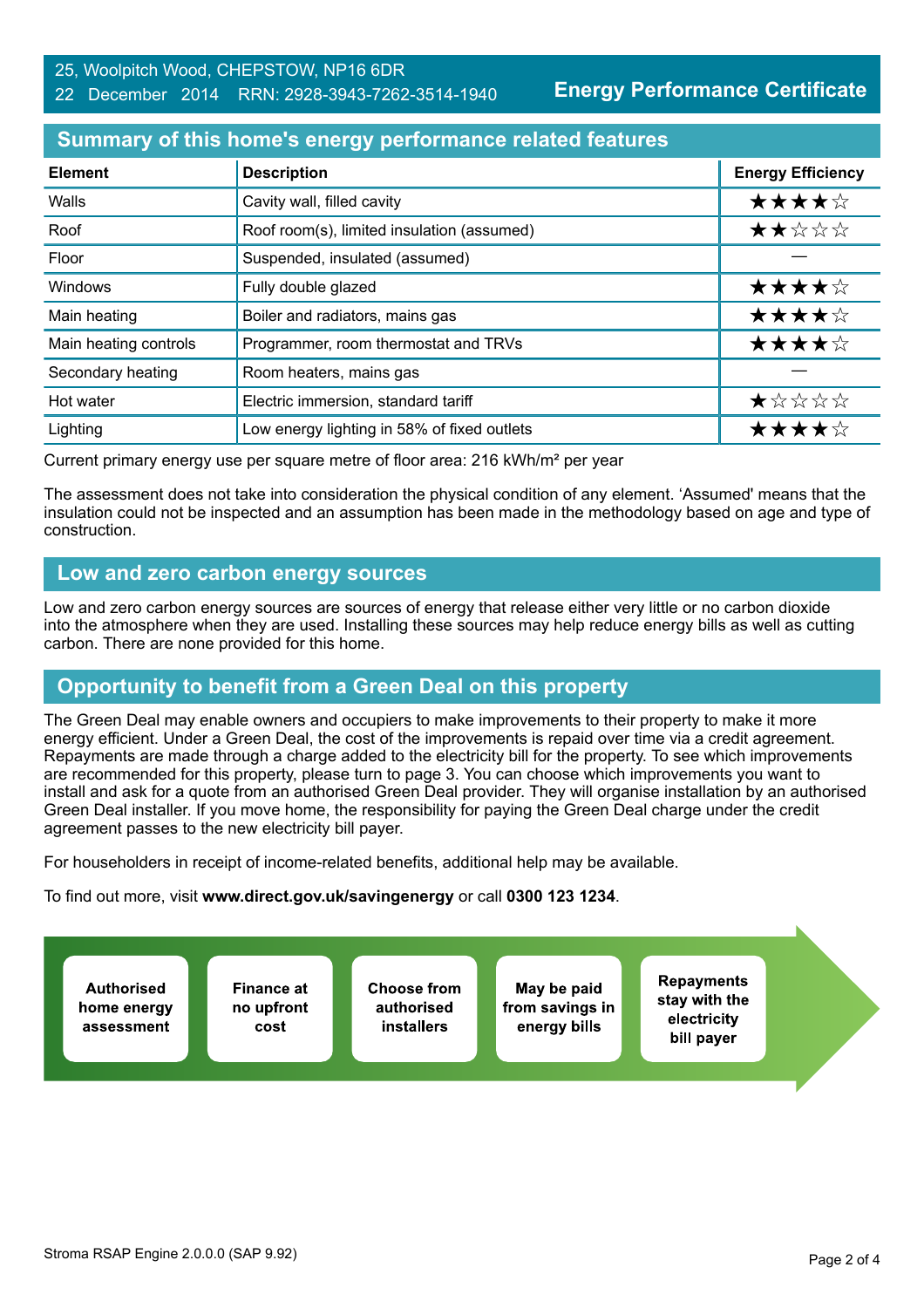#### 25, Woolpitch Wood, CHEPSTOW, NP16 6DR

#### 22 December 2014 RRN: 2928-3943-7262-3514-1940

#### **Recommendations**

The measures below will improve the energy performance of your dwelling. The performance ratings after improvements listed below are cumulative; that is, they assume the improvements have been installed in the order that they appear in the table. Further information about the recommended measures and other simple actions you could take today to save money is available at **www.direct.gov.uk/savingenergy**. Before installing measures, you should make sure you have secured the appropriate permissions, where necessary. Such permissions might include permission from your landlord (if you are a tenant) or approval under Building Regulations for certain types of work.

Measures with a green tick are likely to be fully financed through the Green Deal since the cost of the measures should be covered by the energy they save. Additional support may be available for homes where solid wall insulation is recommended. If you want to take up measures with an orange tick  $\bullet$ , be aware you may need to contribute some payment up-front.

| <b>Recommended measures</b>                  | <b>Indicative cost</b> | <b>Typical savings</b><br>per year | <b>Rating after</b><br><b>improvement</b> | <b>Green Deal</b><br>finance |
|----------------------------------------------|------------------------|------------------------------------|-------------------------------------------|------------------------------|
| Low energy lighting for all fixed outlets    | £40                    | £ 29                               | <b>D64</b>                                |                              |
| Replace boiler with new condensing<br>boiler | £2,200 - £3,000        | £ 305                              | C72                                       |                              |
| Solar water heating                          | £4,000 - £6,000        | £ 50                               | C73                                       |                              |
| Solar photovoltaic panels, 2.5 kWp           | £5,000 - £8,000        | £ 271                              | C79                                       |                              |

#### **Alternative measures**

There are alternative measures below which you could also consider for your home.

**•** Biomass boiler (Exempted Appliance if in Smoke Control Area)

- **•** Air or ground source heat pump
- **•** Micro CHP